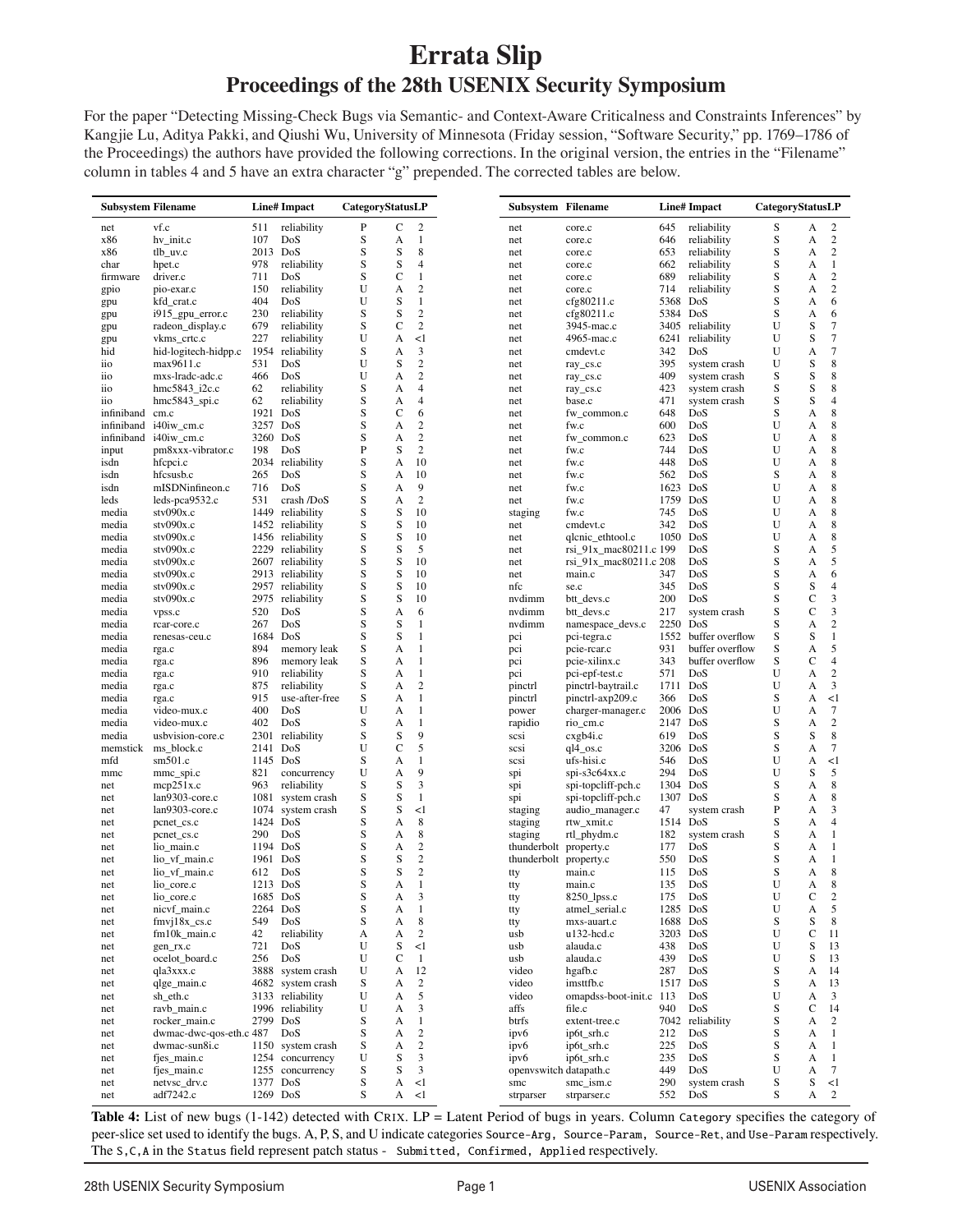| Subsystem Filename      |                         |          | <b>Line#</b> Impact | CategoryStatusLP |             |                  |
|-------------------------|-------------------------|----------|---------------------|------------------|-------------|------------------|
| security                | inode.c                 | 339      | reliability         | S                | A           | 5                |
| ceph                    | osdmap.c                | 1900     | DoS                 | S                | S           | 7                |
| isa                     | sb8.c                   | 113      | reliability         | U                | A           | 14               |
| pci                     | echoaudio.c             | 1956     | DoS                 | U                | A           | 12               |
| soc                     | cs43130.c               | 2324     | DoS                 | S                | A           | -1               |
| soc                     | rt5645.c                | 3452     | system crash        | U                | A           | <1               |
| soc                     | soc-pcm.c               | 1236     | system crash        | S                | S           | 4                |
| md                      | raid10.c                | 3958     |                     | S                | A           | $\overline{7}$   |
|                         |                         |          | system crash        |                  |             | $\tau$           |
| md                      | raid5.c                 | 7399     | system crash        | S                | A           |                  |
| usb                     | usb_stream.c            | 106      | DoS                 | S                | A           | 10               |
| usb                     | usb_stream.c            | 107      | DoS                 | S                | A           | 10               |
| ata                     | sata_dwc_460ex.c        | 1055 DoS |                     | U                | S           | $\overline{4}$   |
| block                   | nbd.c                   | 2117     | DoS                 | U                | S           | $\overline{2}$   |
| net                     | bcmmii.c                | 217      | DoS                 | U                | S           | <1               |
| slimbus                 | com-ngd-ctrl.c          | 1351     | reliability         | U                | A           | <1               |
| ncsi                    | ncsi-netlink.c          | 253      | reliability         | U                | А           | 1                |
| ncsi                    | ncsi-netlink.c          | 257      | DoS                 | U                | A           | 1                |
|                         |                         | 2146     | DoS                 | U                | S           | 1                |
| openvswitch conntrack.c |                         |          |                     |                  |             |                  |
| openvswitch datapath.c  |                         | 466      | DoS                 | U                | А           | 4                |
| openvswitch datapath.c  |                         | 475      | DoS                 | U                | A           | 4                |
| openvswitch datapath.c  |                         | 477      | reliability         | U                | A           | $\overline{4}$   |
| tipc                    | group.c                 | 942      | DoS                 | U                | A           | <1               |
| tipc                    | group.c                 | 946      | system crash        | U                | A           | <1               |
| tipc                    | socket.c                | 3226     | DoS                 | U                | A           | 4                |
| tipc                    | socket.c                | 3231     | reliability         | U                | А           | 4                |
| extcon                  | extcon-axp288.c         | 145      | reliability         | S                | A           | $\overline{4}$   |
| thunderbolt             | switch.c                | 1325     | DoS                 | S                | S           | $\overline{2}$   |
| thunderbolt xdomain.c   |                         | 540      | DoS                 | S                | А           | 1                |
|                         |                         |          |                     |                  |             |                  |
| usb                     | usb251xb.c              | 600      | DoS                 | U                | A           | $\overline{2}$   |
| tty                     | max310x.c               | 1421     | DoS                 | U                | A           | 5                |
| tty                     | mvebu-uart.c            | 791      | DoS                 | S                | S           | 1                |
| mtd                     | $vf610$ _nfc.c          | 856      | DoS                 | S                | A           | 3                |
| mfd                     | $mc13$ xxx-i2c.c        | 82       | DoS                 | U                | S           | 6                |
| pinctrl                 | berlin-bg4ct.c          | 453      | DoS                 | U                | S           | 3                |
| pinctrl                 | pinctrl-as370.c         | 334      | DoS                 | U                | S           | <1               |
| mfd                     | mc13xxx-spi.c           | 160      | DoS                 | S                | S           | 6                |
| firmware                | driver.c                | 801      | DoS                 | S                | A           | $\overline{2}$   |
| net                     | tls.c                   | 227      | DoS                 | U                | A           | <1               |
|                         |                         |          |                     |                  |             |                  |
| mmc                     | dw_mmc-exynos.c         | 556      | DoS                 | U                | S           | 6                |
| mmc                     | dw_mmc-k3.c             | 461      | DoS                 | S                | S           | 5                |
| mmc                     | dw_mmc-pltfm.c          | 84       | DoS                 | S                | S           | 5                |
| pci                     | pci-host-generic.c      | 85       | DoS                 | U                | S           | 3                |
| scsi                    | tc-dwc-g210-pltfrm.c 63 |          | DoS                 | U                | S           | 3                |
| soc                     | sirf-audio-codec.c      | 466      | system crash        | S                | A           | 5                |
| slimbus                 | qcom-ngd-ctrl.c         | 1333     | DoS                 | S                | S           | <1               |
| x86                     | hpet.c                  | 79       | DoS                 | U                | A           | 11               |
| udf                     |                         |          |                     | S                | S           | 1                |
|                         | super.c                 | 575      | system crash        |                  |             |                  |
| nfc                     | llcp_sock.c             | 726      | DoS                 | S                | A           | $\overline{7}$   |
| scsi                    | ufshed.c                | 1759     | DoS                 | S                | S           | <1               |
| thunderbolt             | xdomain.c               | 771      | DoS                 | S                | A           | 1                |
| scsi                    | ufshcd.c                | 1786     | DoS                 | S                | S           | 1                |
| thunderbolt icm.c       |                         | 475      | DoS                 | U                | A           | 1                |
| fmc                     | fmc-fakedev.c           | 283      | DoS                 | S                | S           | 5                |
| usb                     | sierra_ms.c             | 197      | system crash        | S                | A           | $\overline{c}$   |
| staging                 | vchiq_2835_arm.c        | 212      | DoS                 | S                | C           | $\overline{4}$   |
|                         |                         |          |                     |                  |             |                  |
| thunderbolt property.c  |                         | 581      | DoS                 | S                | A           | 3                |
| thunderbolt property.c  |                         | 582      | buffer overflow     | U                | A           | 1                |
| x86                     | tlb_uv.c                | 2144 DoS |                     | S                | A           | $\overline{c}$   |
| x86                     | tlb_uv.c                | 2147     | DoS                 | S                | A           | 4                |
| nfc                     | se.c                    | 329      | DoS                 | U                | S           | 1                |
| gpio                    | pio-aspeed.c            | 1227     | DoS                 | S                | A           | $\overline{c}$   |
|                         | rt5663.c                | 3472     | buffer overflow     | S                | C           | $\mathfrak{2}$   |
| soc                     |                         |          |                     |                  |             |                  |
| soc                     | rt5663.c                | 3513     | DoS                 | U                | C           | 1                |
| gpu                     | v3d_drv.c               | 103      | system crash        | S                | A           | 3                |
| net                     | mcr20a.c                | 534      | system crash        | S                | A           | 5                |
| net                     | mcr20a.c                | 541      | reliability         | S                | S           | 3                |
| net                     | mcr20a.c                | 546      | reliability         | S                | S           | 3                |
|                         |                         |          |                     |                  |             |                  |
| media                   | tda18250.c              | 705      | reliability         | S                | $\mathbf C$ | $\boldsymbol{2}$ |

Table 5: Continued list of new bugs (143-278) detected with CRIX. LP = Latent Period of bugs in years. Column Category specifies the category of peer-slice set used to identify the bugs. A, P, S, and U indicate categories Source-Arg, Source-Param, Source-Ret, and Use-Param respectively. The S,C,A in the Status field represent patch status - Submitted, Confirmed, Applied respectively.